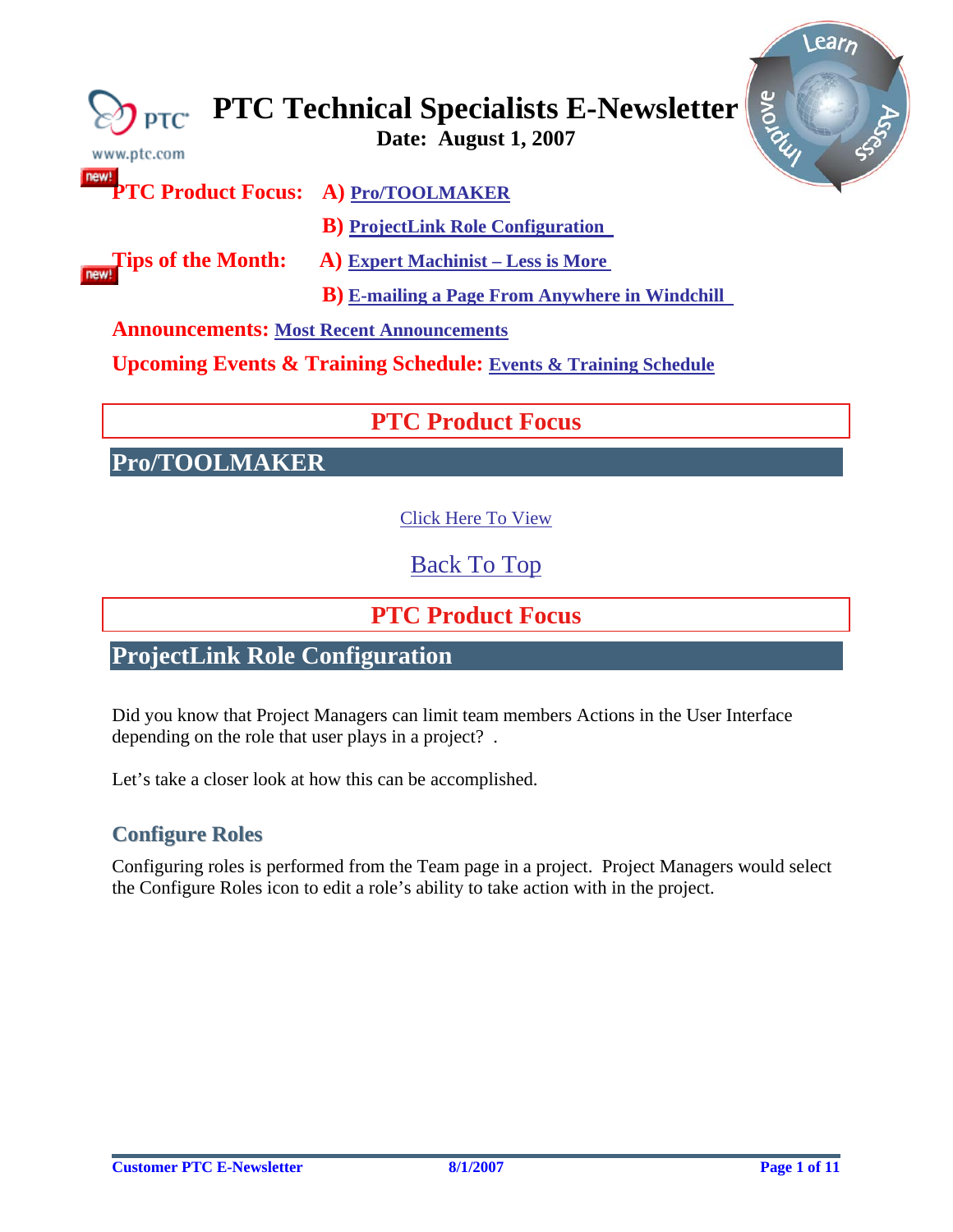| Steve   Project<br>Recent Projects:                                      |                                   |    | $\vee$ *0 |                             |                               | Status: OUU State: Running                         |    |
|--------------------------------------------------------------------------|-----------------------------------|----|-----------|-----------------------------|-------------------------------|----------------------------------------------------|----|
|                                                                          |                                   |    |           | Search within this project: |                               |                                                    | Go |
| $\nabla$ Members By Role                                                 |                                   |    |           |                             | Current View: Members By Role | $S1$ ?                                             |    |
| 恒<br>ľ<br>x<br>All<br>Copy Paste Remove E-mail<br><b>Configure Roles</b> | $\nabla_{\Xi}$<br>Expand Collapse | D. | 想         | Þ<br>Add Roles Add Members  |                               | Ŗ,<br>E-mail Team Update Invitation Refresh Groups |    |
| $q\mu$<br>Roles/Members                                                  |                                   |    | Joined    | E-mail                      | Phone                         | Organization                                       |    |
| $\blacktriangleright$ $\sqrt{5}$ Designer                                | 玉                                 |    |           |                             |                               |                                                    |    |
| Designer, Dave<br>۰                                                      |                                   | Ð  | Yes       | dave@wchill.com             |                               | <b>PTC</b>                                         |    |
| <b>B</b> Engr, Mike Manufacturing<br>×                                   |                                   | ß  | Yes       | mike@wchill.com             |                               | <b>PTC</b>                                         |    |
| <b>另</b> Guests<br>■                                                     | <sup>t</sup>                      |    |           |                             |                               |                                                    |    |
| <del>▼</del> Members                                                     | 玉                                 |    |           |                             |                               |                                                    |    |
| Manager, Peter Project                                                   |                                   | ß  | Yes       | peter@wchill.com            |                               | PTC                                                |    |
| → <i>D</i> Project Manager                                               | Þ                                 |    |           |                             |                               |                                                    |    |
| ngham, Steve                                                             |                                   | ß  | Yes       | steve@wchill.com            |                               | PTC                                                |    |
|                                                                          | Ъ                                 |    |           |                             |                               |                                                    |    |
| <b>← 另</b> Supplier                                                      |                                   |    |           | simon@wchill.com            |                               |                                                    |    |

Once the Configure Roles icon is selected, the project manager is presented with a screen in which they select or deselect the Actions they want a particular Role to access. By deselecting Actions under a specific role, the user in the Role will no longer have the options with in their view of the project.

In this example, the Project Manager has removed the Supplier role's ability to take action on multiple items.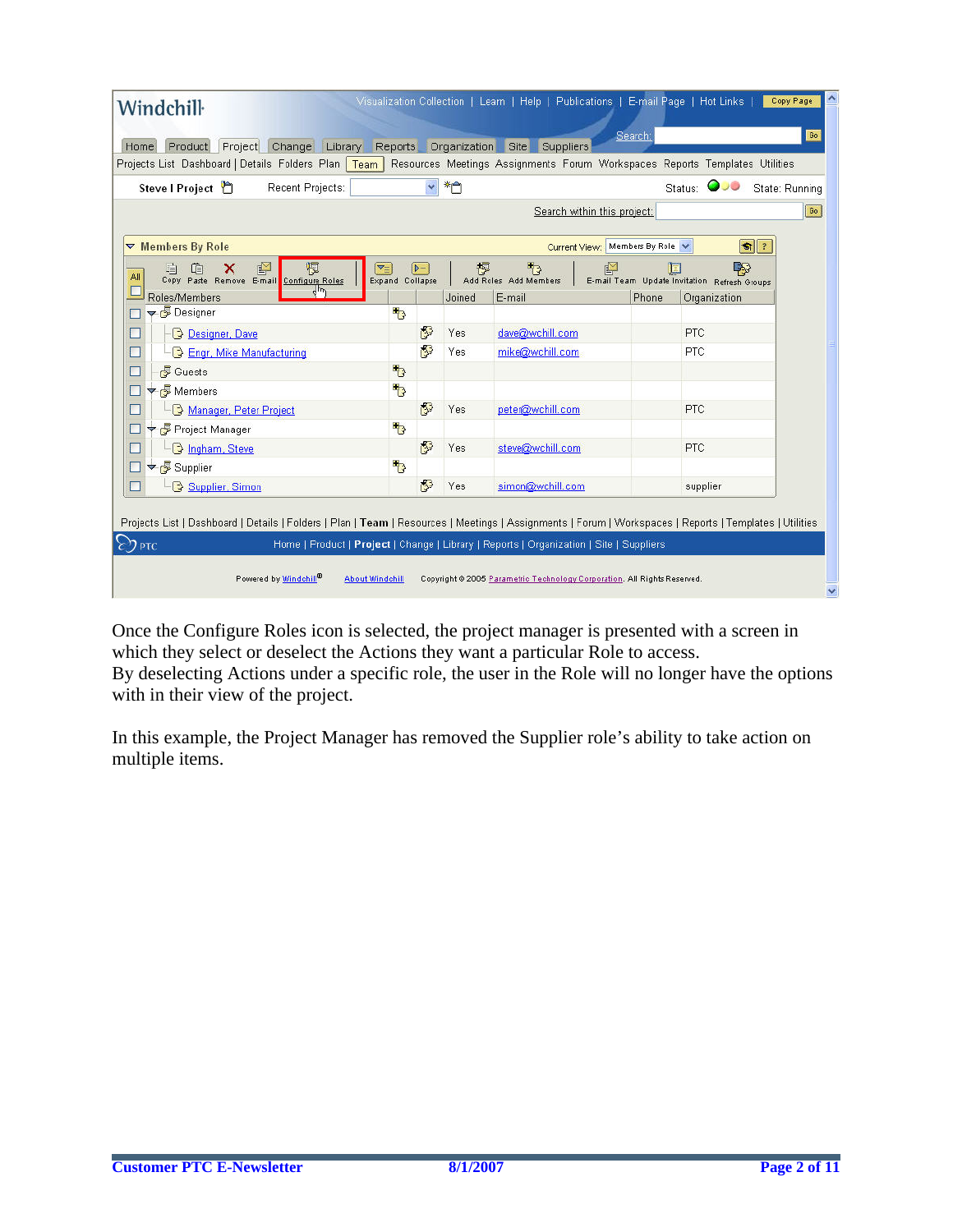# **Configure Roles**

Select check boxes below role name to allow action.

| <b>Actions</b>             | All Members          | Designer             | Guests                  | <b>Members</b>       | Project Manager         | Supplier             |
|----------------------------|----------------------|----------------------|-------------------------|----------------------|-------------------------|----------------------|
| Create Folders             |                      | ☑                    |                         | ☑                    | V                       |                      |
| <b>Create Action Items</b> | П                    | ☑                    |                         | ☑                    | $\overline{\mathbf{v}}$ | $\Box$               |
| Create/Update Route        | <b>COL</b>           | ☑                    |                         | ☑                    | $\blacktriangledown$    | П                    |
| Modify Team                | П                    | □                    |                         | П                    | $\checkmark$            | $\Box$               |
| View/Update Access         |                      | ☑                    |                         | ☑                    | $\checkmark$            | П                    |
| Manage Parts               | П                    | ☑                    | $\blacktriangledown$    | ☑                    | ⊻                       | □                    |
| View Discussions           | ⊻                    | ⊻                    | $\blacktriangledown$    | ⊽                    | ☑                       | Ø                    |
| <b>View References</b>     | ⊻                    | ☑                    | $\overline{\mathbf{v}}$ | ☑                    | $\triangledown$         | ☑                    |
| View Routing History       | M                    | ⊻                    | $\blacktriangledown$    | $\blacktriangledown$ | V                       | $\blacktriangledown$ |
| View Iteration History     | ☑                    | ☑                    | $\overline{\mathsf{v}}$ | ☑                    | V                       | ☑                    |
| View Project Details Page  | <b>STA</b>           | ☑                    | $\blacktriangledown$    | ▽                    | $\blacktriangledown$    |                      |
| View Team Page             | B                    | ☑                    | $\overline{\mathbf{v}}$ | ☑                    | $\checkmark$            | ×                    |
| View Plan Page             | <b>COL</b>           | $\blacktriangledown$ | $\blacktriangledown$    | ✔                    | M                       | $\blacksquare$       |
| View Forum Page            | ☑                    | ☑                    | $\blacktriangledown$    | ☑                    | ☑                       | ☑                    |
| View Meetings Page         | m                    | $\blacktriangledown$ | $\blacktriangledown$    | V                    | ☑                       |                      |
| View Resources Page        | $\Box$               | ☑                    | $\overline{\mathbf{v}}$ | ☑                    | $\triangledown$         |                      |
| View Assignments Page      | $\blacktriangledown$ | ⊻                    | $\blacktriangledown$    | $\blacktriangledown$ | V                       | M                    |
| View Reports Page          | П                    | ☑                    | $\overline{\mathbf{v}}$ | ☑                    | ☑                       |                      |
| Cut                        | P.                   | ☑                    |                         | ▽                    | ⊻                       | П                    |
| Copy                       | П                    | ☑                    | ☑                       | ☑                    | ☑                       | $\Box$               |
| Paste                      |                      | $\blacktriangledown$ |                         | ⊻                    | ☑                       | $\Box$               |
| Delete                     |                      | ☑                    |                         | ⊻                    | ☑                       |                      |
| <b>Create Documents</b>    |                      | ⊻                    |                         | ▽                    | ⊻                       | M                    |
|                            |                      |                      |                         |                      |                         |                      |
|                            |                      |                      |                         |                      | OK                      | Cancel               |

Note the difference in the Project Menu links and the Dashboard in the Folders view in the Supplier to other project members.

 $\hat{\mathcal{A}}$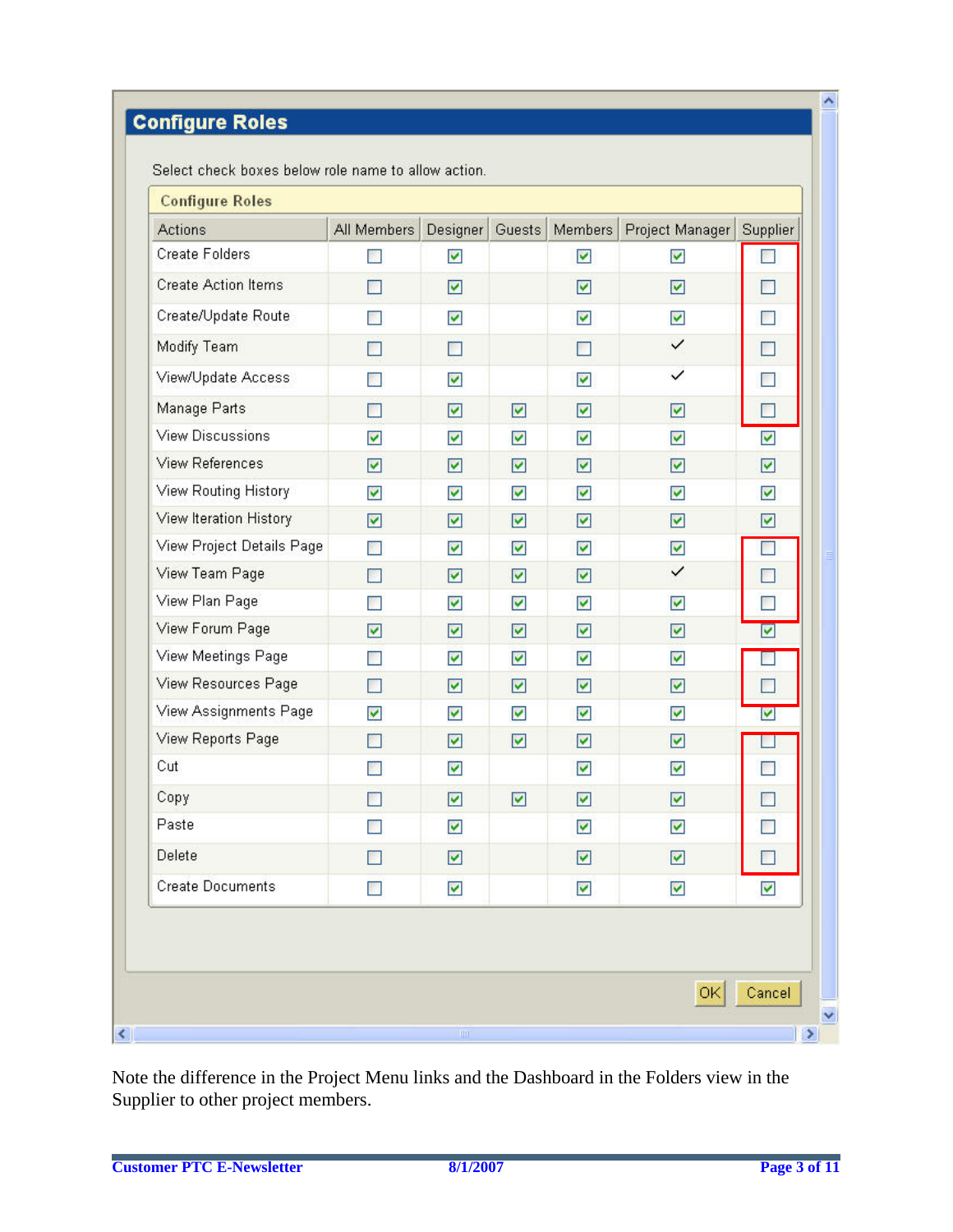### **Supplier Role**

| Windchill                                                                      |                                                                            |                                                                          |                                    | Learn   Help   Publications   E-mail Page   Hot Links  <br>Copy Page |
|--------------------------------------------------------------------------------|----------------------------------------------------------------------------|--------------------------------------------------------------------------|------------------------------------|----------------------------------------------------------------------|
| Project Change Library Reports<br>Home Product                                 |                                                                            |                                                                          | Search:                            | Go                                                                   |
| Projects List Dashboard   Folders                                              | Assignments Forum                                                          |                                                                          |                                    |                                                                      |
| <b>Steve   Project</b><br>Recent Projects:                                     |                                                                            |                                                                          |                                    | Status: OUO<br>State: Running                                        |
|                                                                                |                                                                            |                                                                          | Search within this project:        | Go                                                                   |
| $\nabla$ Folders                                                               |                                                                            |                                                                          | Current View; Folders and Contents | $\left  \bullet \right $ ?<br>$\checkmark$                           |
| 唱<br>围<br><b>Export File</b><br>Add to Hot<br>All<br><b>Structure</b><br>Links | 巻<br>  ⊿=<br>$\triangleright$<br>Expand Collapse<br><b>Create Document</b> | 渔<br><b>Create Multiple</b><br>Documents                                 | 唱                                  | 山<br>雟<br>Import File Structure Create from Template Create Link     |
| Name                                                                           | <b>Actions</b>                                                             | State<br>Version                                                         | Modified By                        | Last Modified                                                        |
| General<br>$\odot$<br>D                                                        | <b>See Actions</b>                                                         |                                                                          |                                    | Nov 11, 2006, 1:57 PM                                                |
| <b>I-C</b> Specifications<br>$\circ$                                           | <b>See Actions</b>                                                         |                                                                          |                                    | Jul 15, 2007, 8:39 PM                                                |
|                                                                                | Projects List   Dashboard   Folders   Assignments   Forum                  |                                                                          |                                    |                                                                      |
| $\sum$ pTC                                                                     | Home   Product   Project   Change   Library   Reports                      |                                                                          |                                    |                                                                      |
| Powered by Windchill®                                                          | About Windchill                                                            | Copyright @ 2005 Parametric Technology Corporation. All Rights Reserved. |                                    |                                                                      |
|                                                                                |                                                                            |                                                                          |                                    | $\mathcal{A}$                                                        |

### **Other Project Members**

| Steve I Project<br>Recent Projects:                                                                             |            |     | $\vee$ *                                     |                         |                                      | Search within this project:                                                                                                                             | Status: 000                            | State: Running<br>Go                                           |
|-----------------------------------------------------------------------------------------------------------------|------------|-----|----------------------------------------------|-------------------------|--------------------------------------|---------------------------------------------------------------------------------------------------------------------------------------------------------|----------------------------------------|----------------------------------------------------------------|
| $\nabla$ Eolders                                                                                                |            |     |                                              |                         |                                      | Current View: Folders and Contents                                                                                                                      | $\checkmark$                           | $\left  \cdot \right $ ?                                       |
| 塭<br>畵<br>唱<br>咱<br>Add<br>Export<br>Cut Copy Paste Delete Route<br>File<br>to Hot<br>All<br>Structure<br>Links |            | ∣≂≡ | $D -$<br>Create<br>Expand Collapse<br>Folder | 咨<br>Create<br>Document | 旝<br>Create<br>Multiple<br>Documents | 唈<br>山<br>Import<br>Create<br>File<br>from<br>Structure<br>Template                                                                                     | čь<br>Create<br>Create<br>Part<br>Link | পশ<br>$ \diamond$ )<br>Refresh<br>Access<br>Control<br>Project |
| Name                                                                                                            |            |     | <b>Actions</b>                               | Version                 | State                                | Modified By                                                                                                                                             | <b>Last Modified</b>                   |                                                                |
| $\blacktriangleright$ $\square$ Design                                                                          | $\bigcirc$ |     | <b>See Actions</b>                           |                         |                                      |                                                                                                                                                         | Jul 15, 2007, 8:39 PM                  |                                                                |
| $\blacktriangleright$ $\Box$ General                                                                            | $\odot$    |     | <b>See Actions</b>                           |                         |                                      |                                                                                                                                                         | Nov 11, 2006, 1:57 PM                  |                                                                |
| $\blacktriangleright$ $\Box$ Specifications<br>г                                                                | $\bigcirc$ |     | <b>See Actions</b>                           |                         |                                      |                                                                                                                                                         | Jul 15, 2007, 8:39 PM                  |                                                                |
| $\Box$<br><b>CONTROL KNOB 1</b>                                                                                 | $\omega$   |     | <b>See Actions</b>                           | 1.1                     | Design                               | Steve Ingham                                                                                                                                            | Mar 1, 2007, 3:22 PM                   |                                                                |
| □<br>CONTROL KNOB 12                                                                                            | $\bigcirc$ |     | <b>See Actions</b>                           | 1.1                     | Design                               | Steve Ingham                                                                                                                                            | Mar 1, 2007, 3:31 PM                   |                                                                |
|                                                                                                                 |            |     |                                              |                         |                                      | Projects List   Dashboard   Details   Folders   Plan   Team   Resources   Meetings   Assignments   Forum   Workspaces   Reports   Templates   Utilities |                                        |                                                                |

For more information please review Managing Project Team Members and Roles under Administering Projects in the Windchill Business Admin Guide.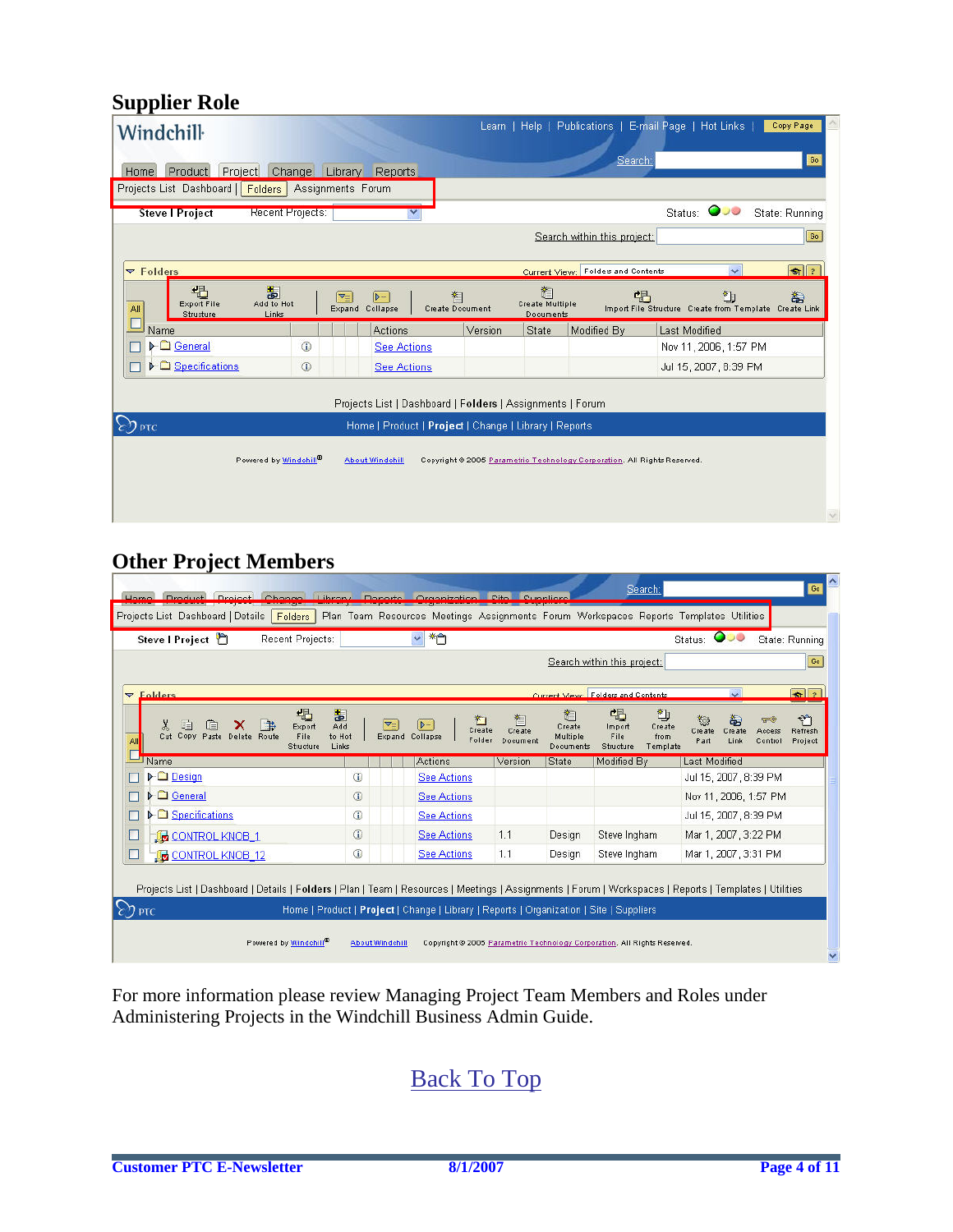# **Tips of the Month**

<span id="page-4-0"></span>**Expert Machinist – Less is More** 

[Click Here To View](http://members.shaw.ca/jpeng/newsletter/PTC_Technical_Specialists_E-Newsletter_08-01-2007_desktop.pdf)

[Back To Top](#page-0-0)

# **Tips of the Month**

### **E-mailing a Page From Anywhere in Windchill**

Did you know you can email any page to a team member from with in Windchill?

In the top right menu bar on any Windchill page there is an E-mail Page. This feature allows you to send a link to any information to a team member with out initializing a Route.

Just navigate to the details page, folder, etc., and select the E-mail Page link.

| Windchill                                                                  |                    |                                   |                                                       |             | Visualization Collection   Learn   Help   Publications   E-mail Page                                                            |                         |                            | lot Links          | Copy Page      |
|----------------------------------------------------------------------------|--------------------|-----------------------------------|-------------------------------------------------------|-------------|---------------------------------------------------------------------------------------------------------------------------------|-------------------------|----------------------------|--------------------|----------------|
|                                                                            |                    |                                   |                                                       |             |                                                                                                                                 |                         |                            |                    |                |
|                                                                            |                    |                                   |                                                       |             | Home Product Project Change Library Reports Organization Site Suppliers                                                         |                         | Search:                    |                    | Go             |
|                                                                            |                    |                                   |                                                       |             | Projects List Dashboard   Details Folders Plan Team Resources Meetings Assignments Forum Workspaces Reports Templates Utilities |                         |                            |                    |                |
| Steve I Project                                                            |                    | Recent Projects:                  |                                                       | v *0        |                                                                                                                                 |                         |                            | Status: <b>ODO</b> | State: Running |
|                                                                            |                    | - Pick an Action -                | $\checkmark$                                          |             |                                                                                                                                 |                         |                            |                    |                |
| <b>Sprayer Material Spec</b>                                               |                    |                                   |                                                       |             |                                                                                                                                 |                         |                            |                    |                |
| <b>Description:</b><br>Folder Location: / Steve   Project / Specifications |                    |                                   |                                                       |             |                                                                                                                                 |                         |                            |                    |                |
|                                                                            |                    | State: In Work Released Cancelled |                                                       |             |                                                                                                                                 |                         |                            | 图                  |                |
| Number: 0000000121                                                         |                    |                                   |                                                       |             |                                                                                                                                 |                         |                            |                    |                |
| Version: A1                                                                |                    |                                   |                                                       |             |                                                                                                                                 |                         |                            |                    |                |
|                                                                            |                    |                                   | File Name: Customer PTC_E-Newsletter_07-30-2004_B.doc |             | Format: Microsoft Word                                                                                                          |                         | 戰                          | 른                  | m              |
| File Size: 347.0 KB                                                        |                    |                                   |                                                       |             | Type: Document                                                                                                                  |                         |                            |                    |                |
|                                                                            | Status: Checked in |                                   |                                                       |             | <b>Deliverables:</b>                                                                                                            |                         |                            |                    |                |
| <b>Organization ID: PTC</b>                                                |                    |                                   |                                                       |             |                                                                                                                                 |                         |                            |                    |                |
|                                                                            |                    |                                   |                                                       |             |                                                                                                                                 |                         |                            |                    |                |
| $\triangledown$ Iteration History                                          |                    |                                   |                                                       |             |                                                                                                                                 | $\overline{\mathbf{r}}$ |                            |                    |                |
| Name                                                                       |                    | Comments Iteration Actions        |                                                       | <b>Size</b> | Last Modified                                                                                                                   | User                    |                            |                    |                |
| <b>ED</b> Sprayer Material Spec                                            |                    |                                   |                                                       |             | See Actions 347.0 KB Jul 15, 2007, 8:43 PM Steve Ingham                                                                         |                         |                            |                    |                |
|                                                                            |                    |                                   |                                                       |             |                                                                                                                                 |                         |                            |                    |                |
|                                                                            |                    |                                   |                                                       |             |                                                                                                                                 |                         |                            |                    |                |
| <b>Discussions</b>                                                         |                    |                                   |                                                       |             |                                                                                                                                 |                         | $\left  \bullet \right $ ? |                    |                |

You are then presented with a screen where you can:

- 1.) select recipients of the email,
- 2.) Enter in a Subject and
- 3.) Fill out the message the recipients will receive.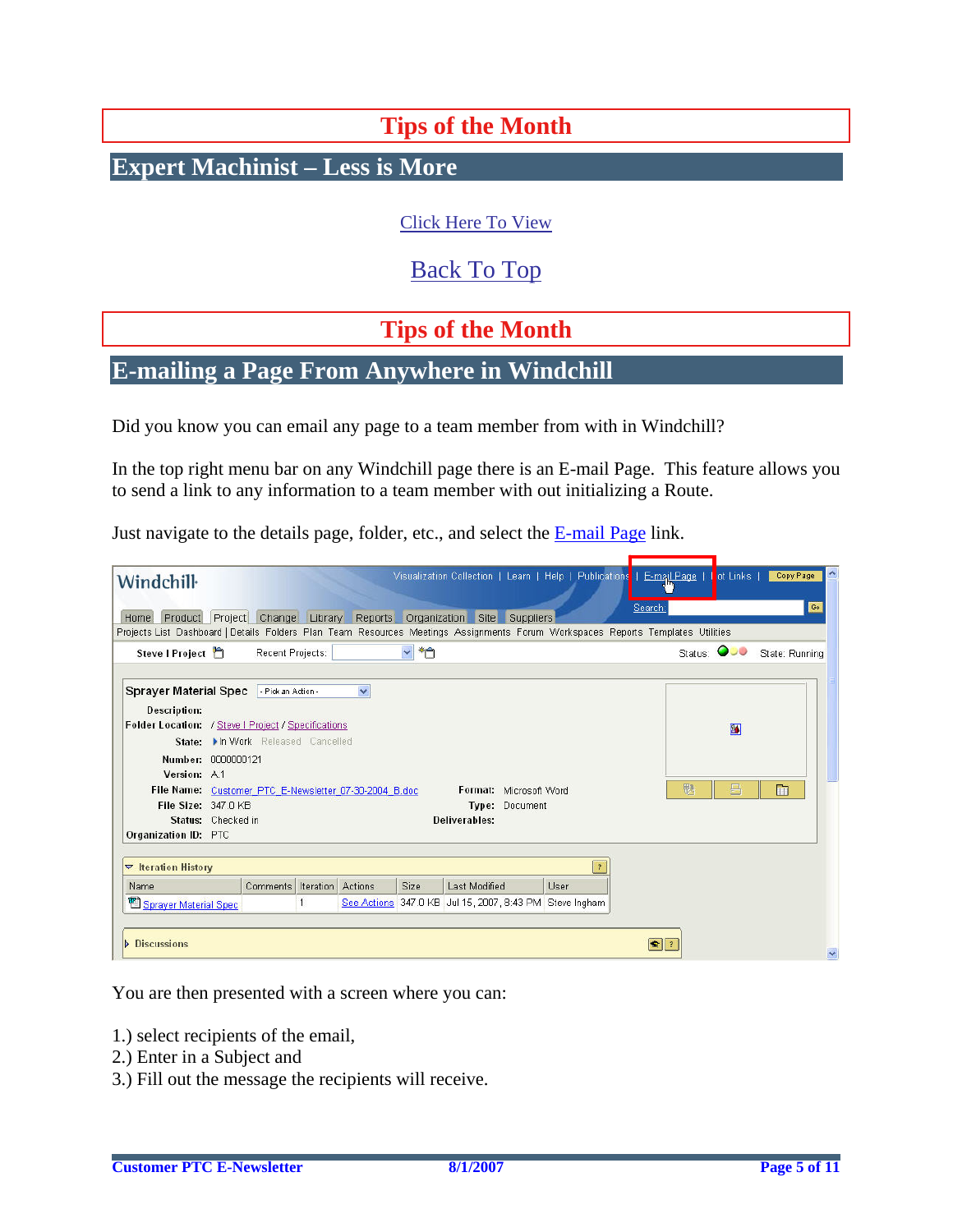When selecting recipients, you have the ability to select individuals or entire Groups with in the Team.

You also have the ability to utilize your own mail client by selecting the Use my own Mail Client in the upper left corner of the screen.

|                 | <b>Use my own Mail Client</b>                                                              |                      |                                                                              |        |                        |                              | $\sim$       |
|-----------------|--------------------------------------------------------------------------------------------|----------------------|------------------------------------------------------------------------------|--------|------------------------|------------------------------|--------------|
|                 | * Select recipients:                                                                       |                      |                                                                              |        |                        |                              |              |
|                 | E-mail                                                                                     |                      |                                                                              |        | $\mathbb{R}$           |                              |              |
|                 | Groups                                                                                     |                      | <b>Users</b>                                                                 | 1      |                        |                              |              |
|                 | All Members                                                                                | ☑                    | Designer, Dave                                                               | П      | Manager, Peter Project |                              |              |
|                 | Designer                                                                                   | ☑                    | Engr, Mike Manufacturing                                                     | $\Box$ | Supplier, Simon        |                              |              |
|                 | Guest                                                                                      | $\blacktriangledown$ | Ingham, Steve                                                                |        |                        |                              |              |
|                 | <b>Members</b>                                                                             |                      |                                                                              |        |                        |                              |              |
|                 | <b>Project Manager</b>                                                                     |                      |                                                                              |        |                        |                              |              |
|                 | PTC                                                                                        |                      |                                                                              |        |                        |                              |              |
|                 | Supplier                                                                                   |                      |                                                                              |        |                        |                              |              |
|                 | supplier                                                                                   |                      |                                                                              |        |                        |                              |              |
|                 | Subject: Specification Document<br>Message: Look at this.<br>Additional tout for the mores |                      |                                                                              |        | $\overline{2}$         |                              |              |
| Thanks<br>Steve | Dave, Mike,                                                                                |                      | Here is a link to the specification document you both have been looking for. |        |                        | 3                            |              |
|                 | * Indicates required fields.                                                               |                      |                                                                              |        |                        | <b>Apply</b><br>Cancel<br>OK | $\checkmark$ |

When complete, click the OK button and the system will send the emails to the recipients selected.

### **Note: I always select myself as recipient so I have a sent record in my email.**

The email is received with the information outlined with a active link back to the originating page. In this case it was the details page of a specification document.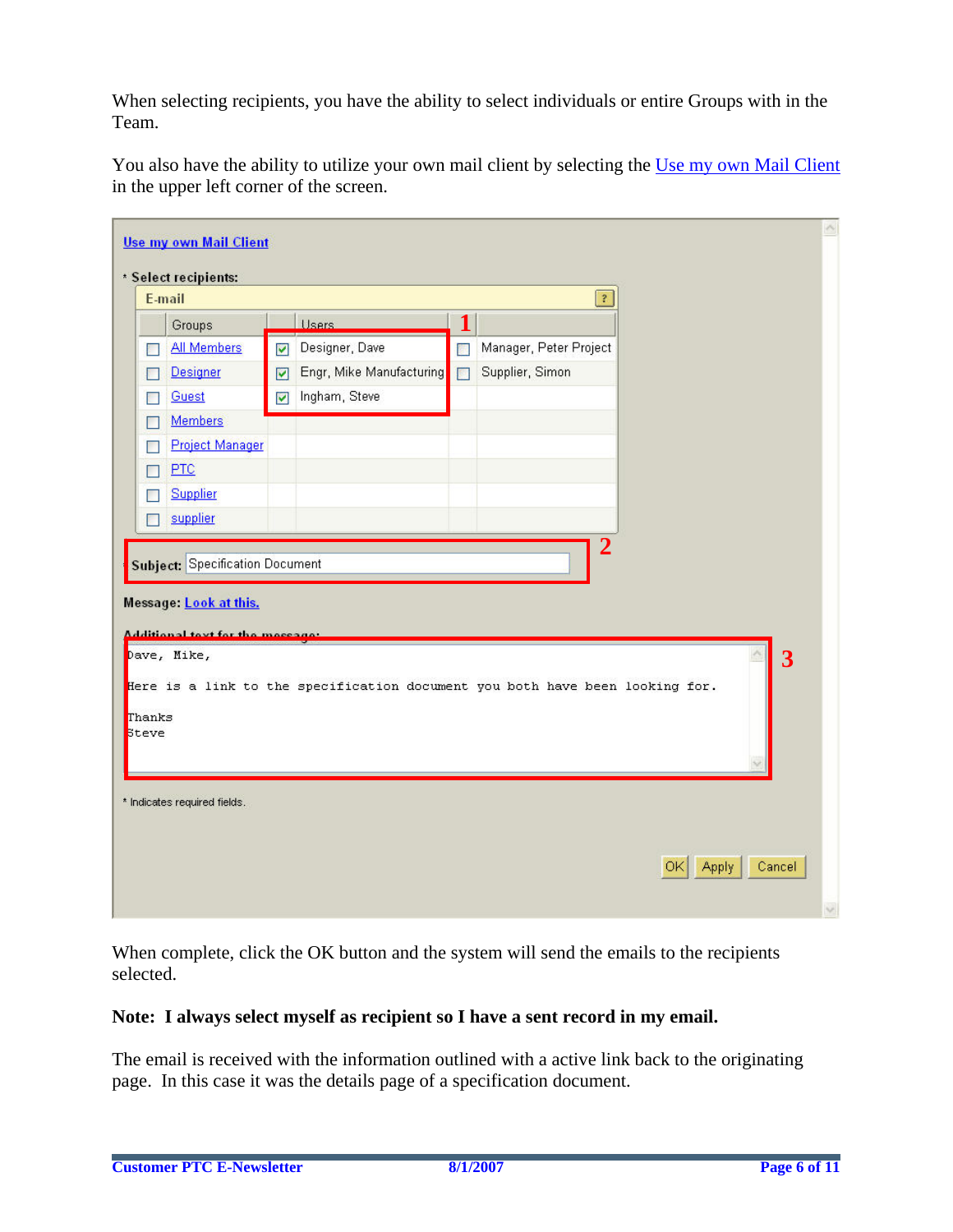| <b>M</b> Inbox - Outlook Express                      |                                                                                                                                                                           | $  \mathbb{F}$ $\times$    |
|-------------------------------------------------------|---------------------------------------------------------------------------------------------------------------------------------------------------------------------------|----------------------------|
| Edit<br>View<br>Tools<br><b>File</b><br>Message       | Help                                                                                                                                                                      | R,                         |
| پهٍ<br>g,                                             | IÒ.<br>にいし こうしゃ こうしゃ こうしゃ こうしゃ こうしゃ こうしゃ こうしゃ<br>48<br>W                                                                                                                  |                            |
| Create Mail<br>Reply<br>Reply All<br>$\bullet$ Inbox  | Delete<br>Send/Recv<br><b>Addresses</b><br>Find<br>Forward<br>Print                                                                                                       |                            |
| Folders                                               |                                                                                                                                                                           |                            |
| ×<br>State Outlook Express                            | $\heartsuit$<br>$\theta$<br>t<br>From<br>Subject<br>Steve@wchill.com<br><b>Invitation - Steve I Project</b>                                                               | Received<br>7/15/2007 8:33 |
| 白 Cocal Folders                                       | steve@wchill.com<br><b>Specification Document</b>                                                                                                                         | 7/16/2007 8:57 AM          |
| $\bigcirc$ Inbox (1)                                  |                                                                                                                                                                           |                            |
| outbox                                                |                                                                                                                                                                           |                            |
| Sent Items<br>Deleted Items (1)                       |                                                                                                                                                                           |                            |
| <b>Drafts</b>                                         |                                                                                                                                                                           | K                          |
|                                                       |                                                                                                                                                                           |                            |
|                                                       |                                                                                                                                                                           |                            |
|                                                       | $\left  \cdot \right $                                                                                                                                                    | ▸                          |
|                                                       | From: steve@wchill.com To: mike@wchill.com; steve@wchill.com; dave@wchill.com                                                                                             |                            |
|                                                       | <b>Cubiect: Specification Document</b>                                                                                                                                    |                            |
|                                                       | Look at this.                                                                                                                                                             | $\blacktriangle$           |
| ⊆ontacts<br>×,                                        | Additional text:                                                                                                                                                          |                            |
| <b>E</b> wcadmin                                      |                                                                                                                                                                           |                            |
|                                                       | Dave, Mike,                                                                                                                                                               |                            |
|                                                       | Here is a link to the specification document you both have been looking for.                                                                                              |                            |
|                                                       | Thanks                                                                                                                                                                    |                            |
| 2 message(s), 1 unread                                | <b>图</b> Working Online                                                                                                                                                   |                            |
| ■县<br>$\Theta$<br>Start<br>И                          | D:\pt<br><sup>2</sup> Folde<br>Inbo<br><b>BN</b> Tomcat<br>GN Serve<br><b>BY</b> Meth                                                                                     | 3 ■ 3:57 AM                |
|                                                       |                                                                                                                                                                           |                            |
| Windchill                                             | Visualization Collection   Learn   Help   Publications   E-mail Page   Hot Links                                                                                          | Copy Page                  |
|                                                       | Search:                                                                                                                                                                   | Go                         |
|                                                       | Home Product Project Change Library Reports Organization Site Suppliers                                                                                                   |                            |
| Recent Projects:<br>Steve   Project                   | Projects List Dashboard Details Folders Plan Team Resources Meetings Assignments Forum Workspaces Reports Templates Utilities<br>Status: <b>ODO</b><br>$\checkmark$<br>*0 | State: Running             |
|                                                       |                                                                                                                                                                           |                            |
| Sprayer Material Spec Fick an Action -                | ×                                                                                                                                                                         |                            |
| <b>Description:</b>                                   |                                                                                                                                                                           |                            |
| Folder Location: / Steve   Project / Specifications   |                                                                                                                                                                           | B)                         |
| State: In Work Released Cancelled                     |                                                                                                                                                                           |                            |
| Number: 0000000121<br>Version: A.1                    |                                                                                                                                                                           |                            |
| File Name: Customer PTC E-Newsletter 07-30-2004 B.doc | 戰<br>Format: Microsoft Word                                                                                                                                               | 昌<br>m                     |
| File Size: 347.0 KB                                   | Type: Document                                                                                                                                                            |                            |
| Status: Checked in<br><b>Organization ID: PTC</b>     | <b>Deliverables:</b>                                                                                                                                                      |                            |
|                                                       |                                                                                                                                                                           |                            |
|                                                       |                                                                                                                                                                           |                            |
| <b>▽ Iteration History</b>                            | $\overline{\mathcal{E}}$                                                                                                                                                  |                            |
| Name                                                  | Comments   Iteration   Actions<br><b>Size</b><br>User<br>Last Modified                                                                                                    |                            |
| Sprayer Material Spec                                 | See Actions 347.0 KB Jul 15, 2007, 8:43 PM Steve Ingham<br>$\mathbf{1}$                                                                                                   |                            |
| <b>Discussions</b>                                    | $ST$ ?                                                                                                                                                                    |                            |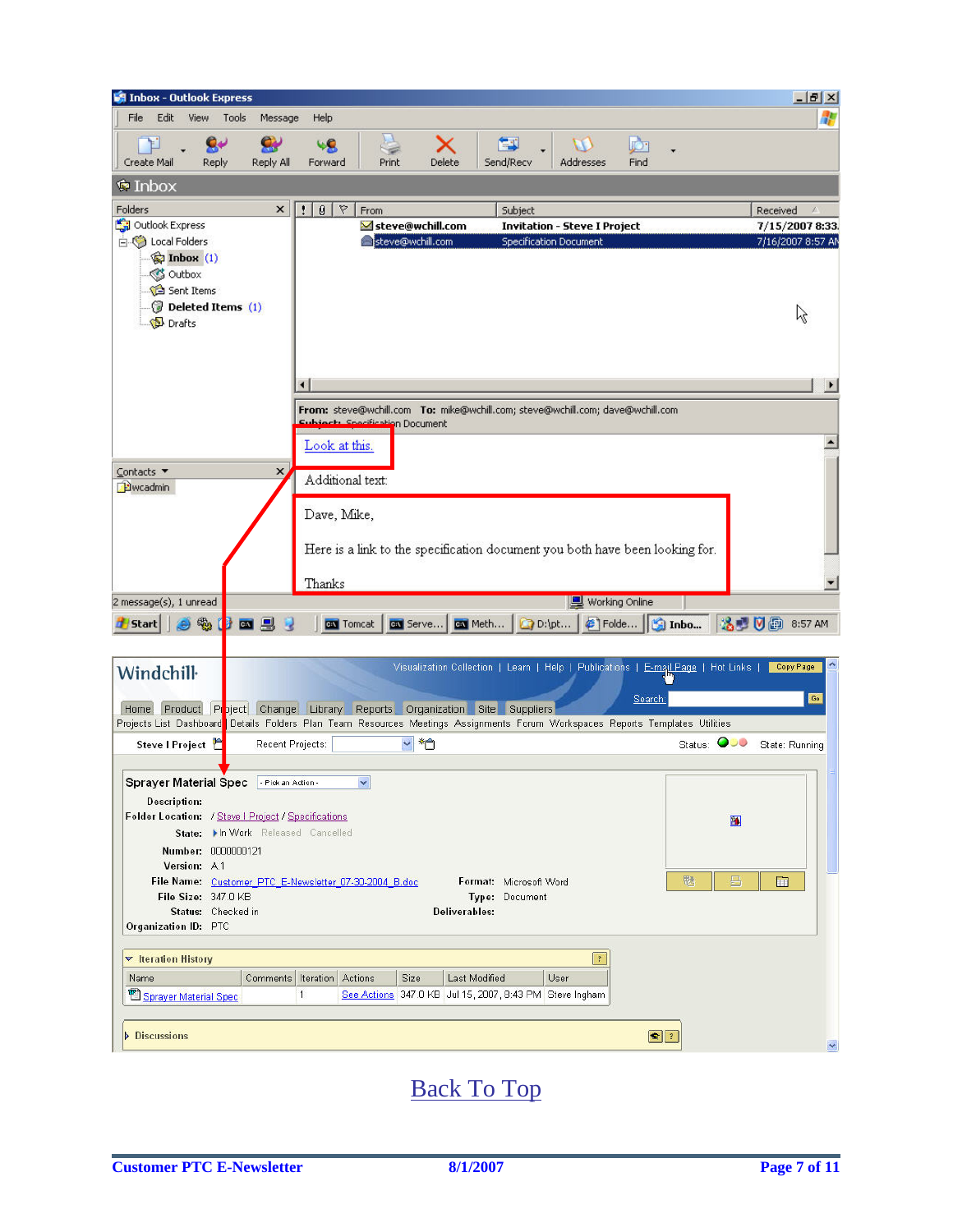### **Announcements**

### <span id="page-7-0"></span>Educational Resource Library

Learn things you always wanted to do - but didn't know you could.

This one stop educational resource library will help you learn more about PTC Solutions and provide you with technical materials developed by the product experts to help you become more productive.

Get tutorials, how-to videos and expert advice for:

- **Pro/ENGINEER** 
	- **EXECONCEPT** Conceptual and Industrial Design
	- **•** Detailed Design
	- **Simulation/Analysis**
	- Production
	- Design Collaboration
- Windchill PDMLink
- Windchill ProjectLink
- Pro/INTRALINK
- PTC Online Tools

Check out the [Educational Resource Library](http://www.ptc.com/community/proewf/newtools/tutorials.htm) today.

#### PTC Tips & Techniques Newsletter Archives

Miss an issue! Can't find that awesome technique you read about? Fear not, you can click on the link below and go through our Customer PTC E-Newsletter archives.

#### [Click Here To Access](http://www.ptc.com/carezone/archive/index.htm)

It's better than finding the Covenant of the Ark!

#### PTC Tips & Techniques Webcasts: Work Smarter. Not Harder.

Click below to see regularly scheduled Tips & Techniques technical Webcasts that are designed to provide you with the most popular time-saving tricks that Pro/ENGINEER users of all skill levels will find useful. Get more out of your maintenance dollars!

Tips & Techniques: Work Smarter Not Harder!

#### **E-PROFILES IS HERE!!**

We have been eagerly anticipating the debut of the new electronic version of Profiles Magazine and now it is here! This new web site will supplement the print edition of the magazine and will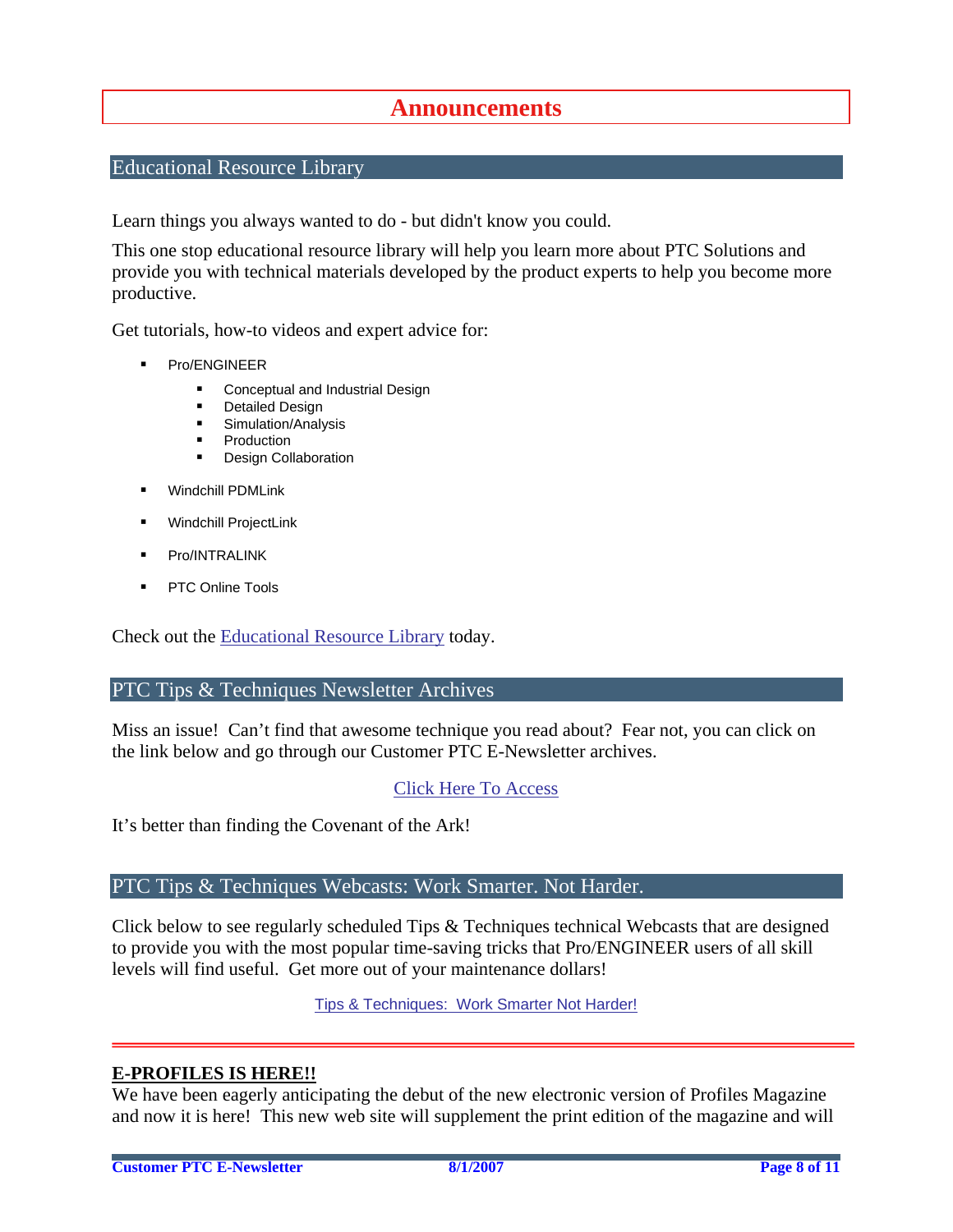provide new useful features not feasible with paper media. e-Profiles will provide you with 24x7, worldwide access to key information previously available exclusively in the print version. "Tips & Tricks," a popular feature pioneered by Pro/USER, has also moved to the web and will be expanded as the site matures.

Please take a few minutes to check out this new web site. We don't think you will be disappointed.

<http://profilesmagazine.com/>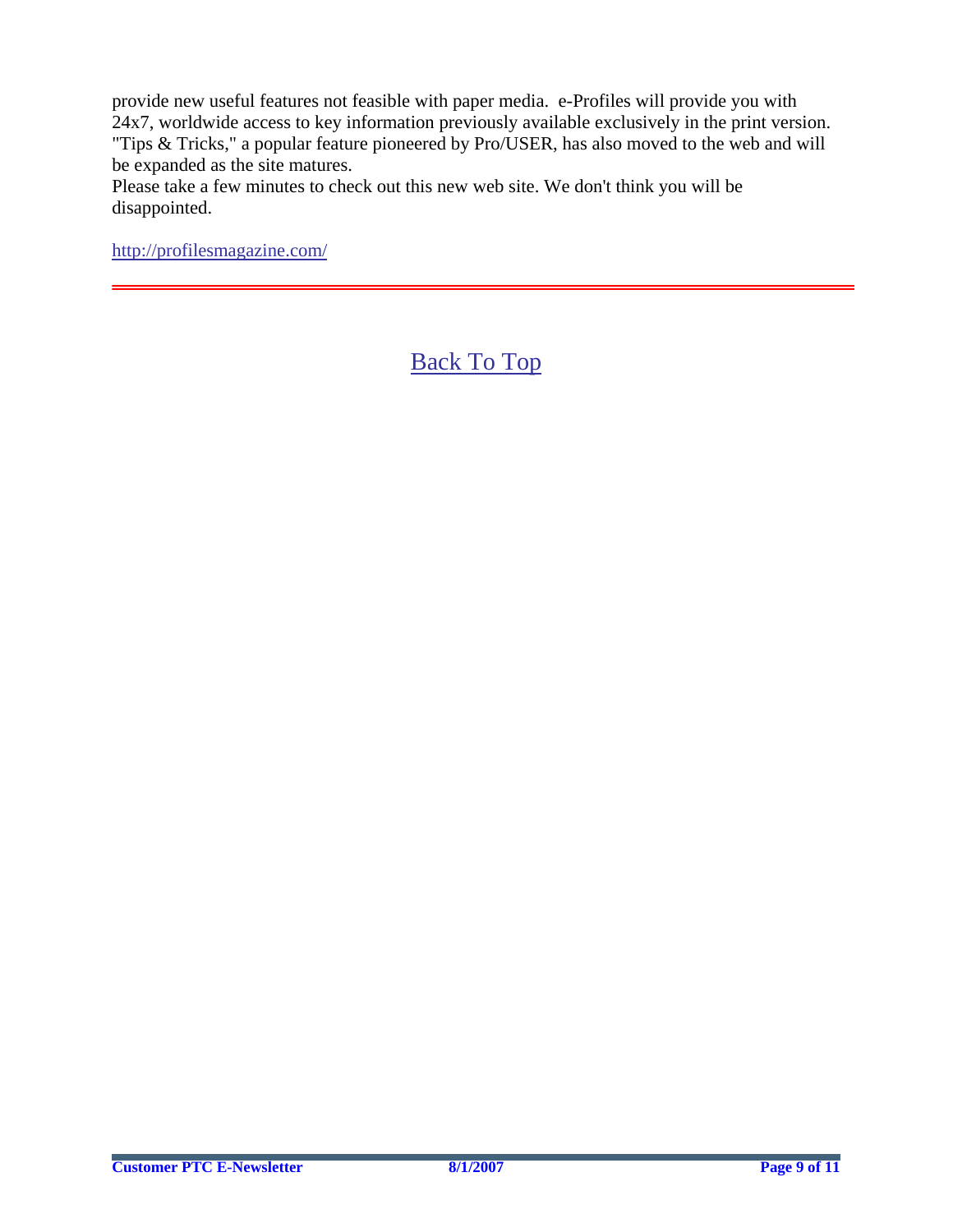## **Upcoming Events & Training Class Schedules**

<span id="page-9-0"></span>Upcoming, 2007 Your local Pro/Engineer User Groups http://www.ptcuser.org/rugs/

2008 USA PTC/USER World Event <http://www.ptcuser.org/>

#### Events

Our seminars and conferences seek to provide you with relevant information regarding product development trends in your industry as well as innovative software learning experiences. Think of them as a constructive day off where you can share experiences and swap ideas with your peers.

If you can't manage to get away, we'll bring it to you. Check back often for regularly scheduled live webcast events.

### [You're Invited to Attend…](http://www.ptc.com/company/news/events/index.htm)

Please visit the [PTC Education Services](http://www.ptc.com/services/edserv/) website for the latest training information including course descriptions, schedules, locations, and pricing.

• Attend a course at any PTC Center and receive a free copy of Pro/ENGINEER Wildfire Student Edition!

<http://www.ptc.com/services/edserv/index.htm>

#### Live Instructor-Lead Virtual PTC Training Courses

Virtual Classrooms provide interactive learning with a trained PTC instructor in convenient and manageable sessions that last approximately 4 hours over a series of days. It's easy to join a class right from your desk using a phone or voice-over IP technology.

Sessions are performed just like a traditional ILT (including interactive exercises where you and the instructor can work on lab exercises together) and feature some of our most popular ILT courses. These sessions cover the exact same material as the traditional ILT in-center courses. Also look for some of our most frequently requested mini-topics delivered in the same format that are only an hour - two hours in duration.

If you have any questions about these sessions or would like to see getting other courses, not on this list, on the schedule please feel free to contact me for more details. They are a great way to bring training to you without you having to worry about location or being out from work for long stretches.